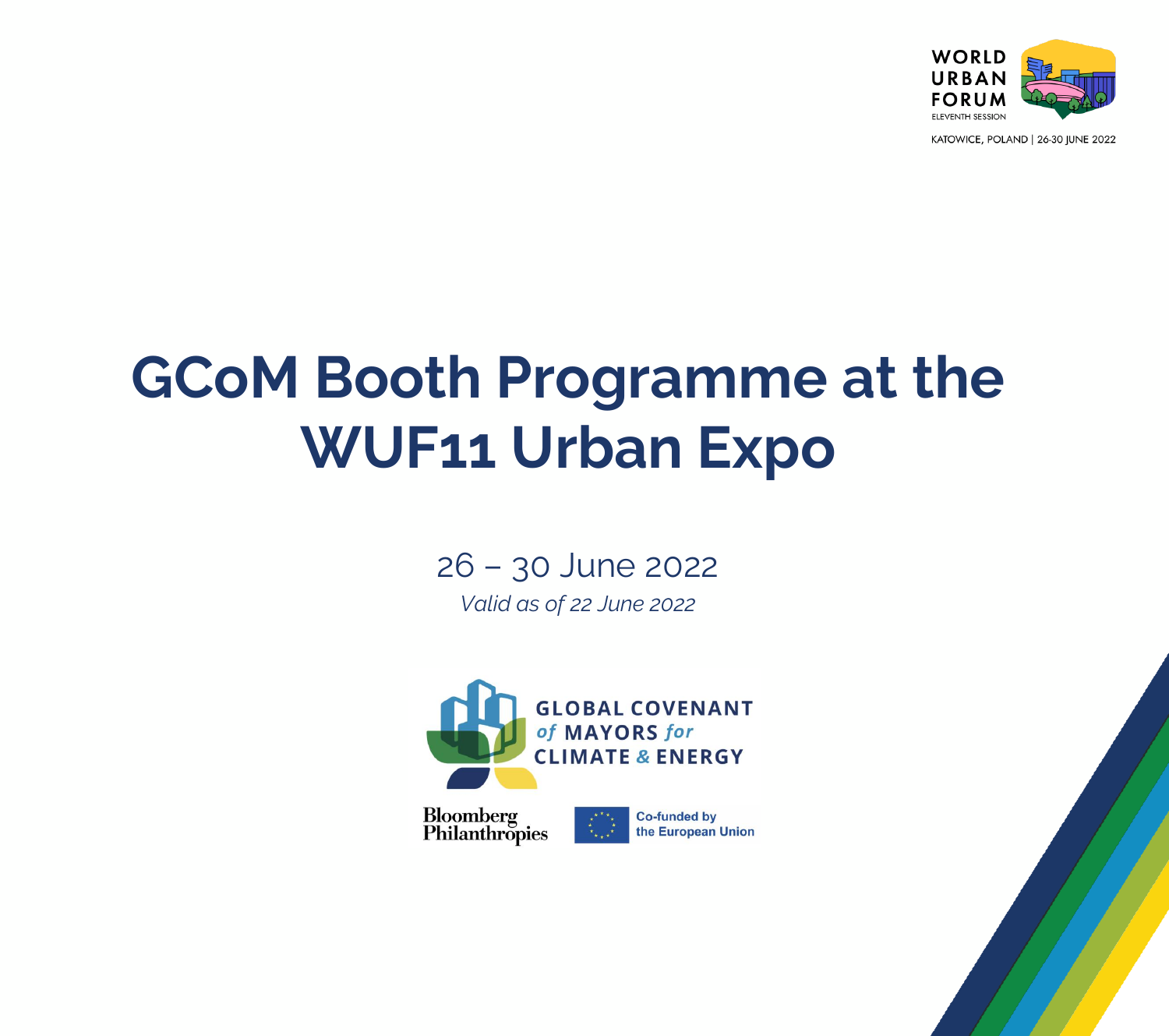## **The Programme at a Glance**

| <b>Time (CEST)</b> | <b>Event Name</b>                                                                                                                                                  | <b>Organizers</b>                               |
|--------------------|--------------------------------------------------------------------------------------------------------------------------------------------------------------------|-------------------------------------------------|
|                    | Sunday 26th June 2022                                                                                                                                              |                                                 |
|                    | 08:30 - 18:00 Welcome to the GCoM Booth!                                                                                                                           |                                                 |
|                    | Monday 27th June 2022                                                                                                                                              |                                                 |
| 12:00 - 13:00      | Covenant of Mayors Europe - Cities Energy Sprint Signing Ceremony                                                                                                  | <b>Covenant of Mayors Europe</b>                |
| 13:30 - 15:00      | <b>GCoM Welcome Reception</b>                                                                                                                                      | <b>GCoM Secretariat</b>                         |
| 15:30 - 17:00      | Updates from GCoM's Regional/National Covenants:                                                                                                                   | <b>GCoM Secretariat</b>                         |
|                    | Covenant of Mayors Japan Remote Presentation<br>Covenant of Mayors Mediterranean Update from Municipalities<br>$\bullet$                                           |                                                 |
|                    | Tuesday 28th June 2022                                                                                                                                             |                                                 |
| 08:30 - 09:20      | Learn More About The Google Environmental Insight Explorer (EIE)                                                                                                   | Google                                          |
| 09:30 - 10:30      | Accelerating Disaster Risk Reduction, Urban Resilience and Climate Action<br>Towards a Sustainable Urban Future                                                    | <b>GCoM Secretariat &amp;</b><br><b>MCR2030</b> |
| 11:30 - 13:00      | Accelerating the Implementation of SDG7 Through Energy Access                                                                                                      | <b>ICLEI</b>                                    |
|                    | 14:00 - 15:00 Launch of the GCoM Technical Assistance Services                                                                                                     | <b>GCoM Secretariat</b>                         |
| 15:30 - 16:30      | Taking Climate Adaptation Action In Europe: The Policy Support Facility                                                                                            | <b>Covenant of Mayors Europe</b>                |
| 17:00 - 18:00      | <b>Climate Adaptation and Disaster Risk Reduction</b>                                                                                                              | <b>GCoM Secretariat</b>                         |
|                    | Wednesday 29th June 2022                                                                                                                                           |                                                 |
|                    | 12:00 - 13:00 Announcement: New Publications on Malaysia and India                                                                                                 | <b>Joint Research Centre</b>                    |
| 13:30 - 14:30      | Welcoming new GCoM signatory cities in Latin America: Barranquilla, Colombia<br>and Mejía, Ecuador                                                                 | <b>GCoM Americas</b>                            |
| 15:30 - 17:00      | Intermediate Cities Towards Net-Zero: Accelerating Ambitious Climate Action in<br>Small & Medium Sized Municipalities Committed to the GCoM Across the<br>Americas | <b>GCoM Americas</b>                            |
| 17:00 - 18:00      | Partnerships For Accelerated City Climate Action: Updates From GCoM's<br>Innovate4Cities Initiative                                                                | <b>GCoM Secretariat</b>                         |
|                    | Thursday 30th June 2022                                                                                                                                            |                                                 |
| $10:30 - 11:30$    | Low-carbon and Climate-Resilient Urban Strategies: Promoting Implementation<br>and Climate Action to Translate Ambition into Investment                            | <b>GCoM Secretariat</b>                         |
| $14:00 - 18:00$    | Covenant of Mayors East Workshop                                                                                                                                   | <b>Covenant of Mayors East</b>                  |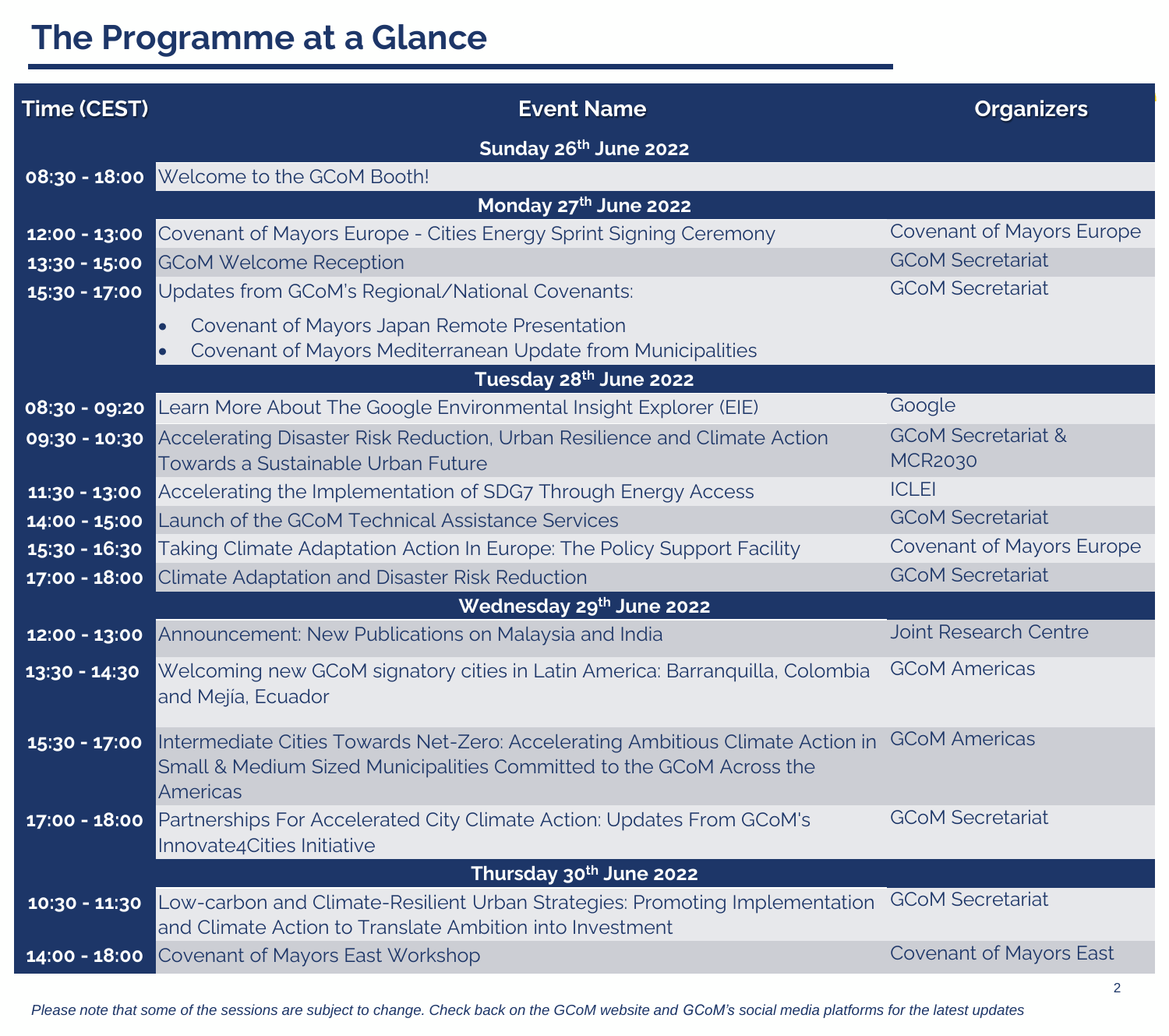

All day 08:30 - 18:00 In person Welcome to our Booth!

## **Daily Programme – Monday 27th June 2022**

| $12:00 - 13:00$ | In person | Covenant of Mayors Europe - Cities Energy Sprint Signing<br>Ceremony                                                                                                          | Covenant of<br><b>Mayors Europe</b> |
|-----------------|-----------|-------------------------------------------------------------------------------------------------------------------------------------------------------------------------------|-------------------------------------|
| $13:30 - 15:00$ | In person | <b>GCoM Welcome Reception</b>                                                                                                                                                 | <b>GCoM</b><br>Secretariat          |
| $15:30 - 17:00$ | In person | Updates from GCoM's Regional/National Covenants:<br>• Covenant of Mayors Japan Remote Presentation<br>• Covenant of Mayors Mediterranean Update from<br><b>Municipalities</b> | <b>GCoM</b><br>Secretariat          |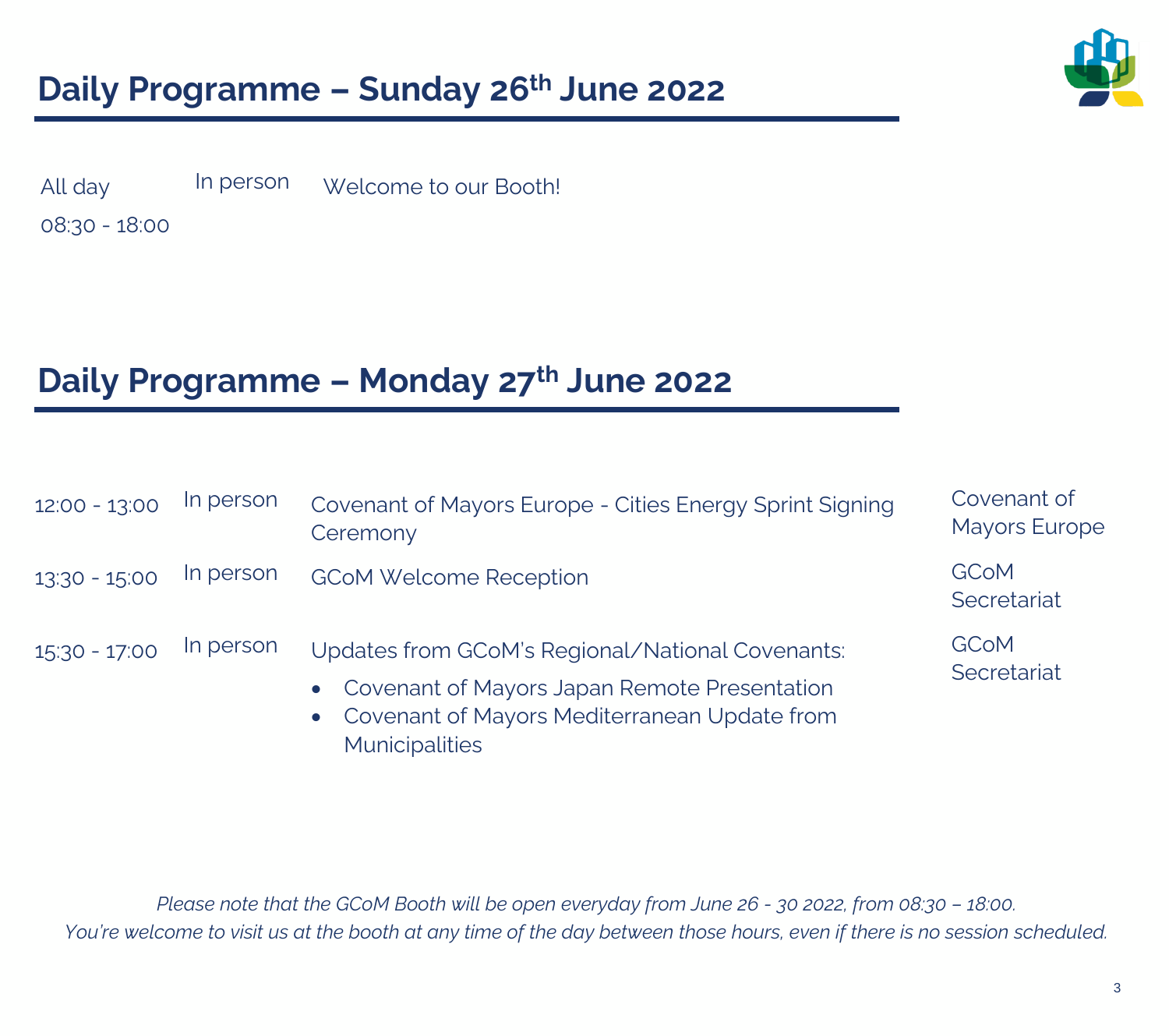

| $08:30 - 09:20$ | In person                     | Learn More About The Google Environmental Insight<br>Explorer (EIE)                                             | Google                                          |
|-----------------|-------------------------------|-----------------------------------------------------------------------------------------------------------------|-------------------------------------------------|
| 09:30 - 10:30   | In person                     | Accelerating Disaster Risk Reduction, Urban Resilience<br>and Climate Action Towards a Sustainable Urban Future | <b>GCoM Secretariat &amp;</b><br><b>MCR2030</b> |
| $11:30 - 13:00$ | $Hybrid -$<br>Livestream link | Accelerating the Implementation of SDG 7 Through<br><b>Energy Access</b>                                        | <b>ICLEI</b>                                    |
| $14:00 - 15:00$ | $Hybrid -$<br>Livestream link | Launch of the GCoM Technical Assistance Services                                                                | <b>GCoM Secretariat</b>                         |
| $15:30 - 16:30$ | In person                     | Taking Climate Adaptation Action In Europe: The Policy<br><b>Support Facility</b>                               | <b>Covenant of Mayors</b><br>Europe             |
| 17:00 -18:00    | In person                     | <b>Climate Adaptation and Disaster Risk Reduction</b>                                                           | <b>GCoM Secretariat</b>                         |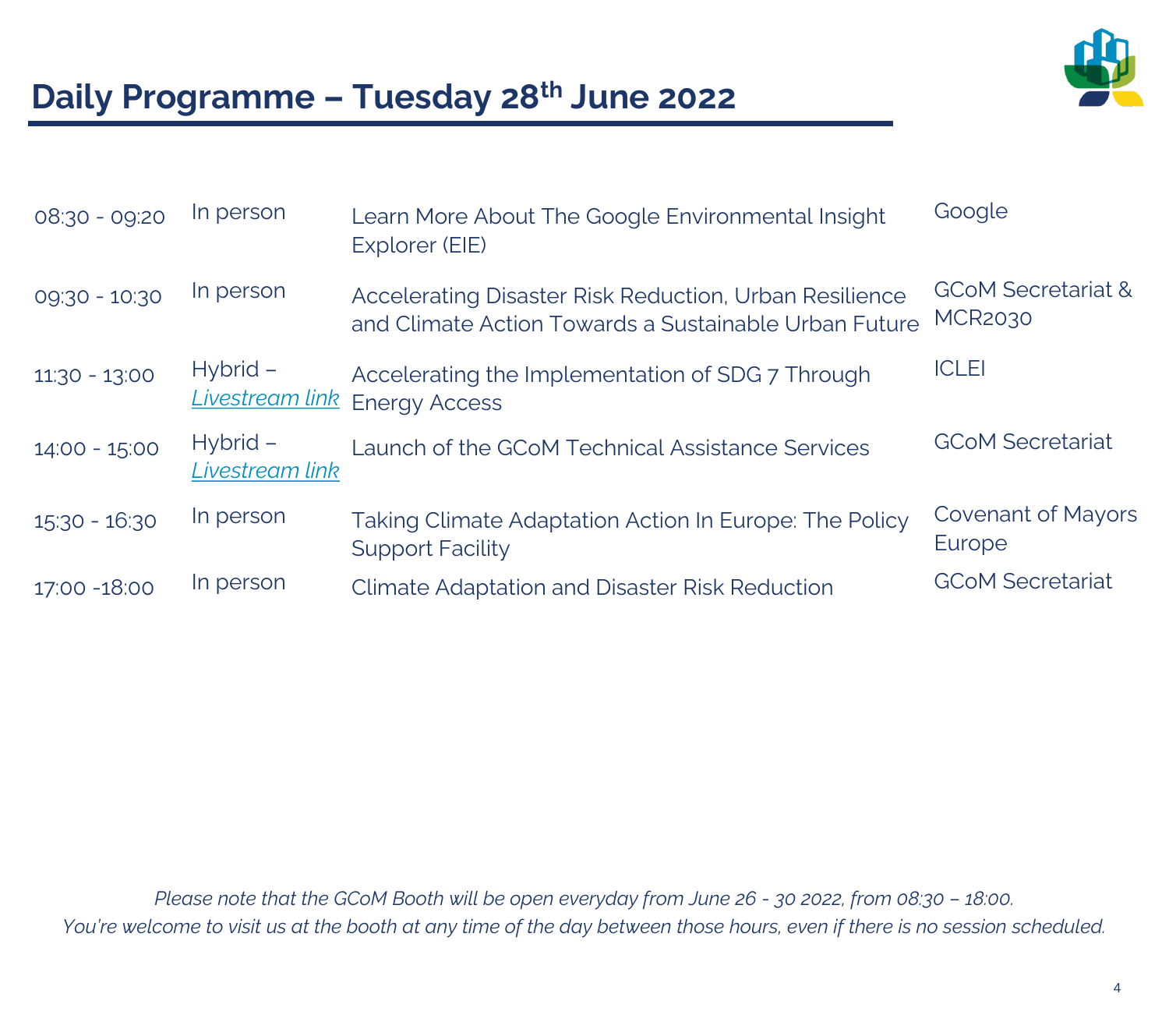

| 12:30 -13:00           | In person       | Announcement: New Publications on Malaysia and<br>India                                                                                                                      | <b>Joint Research Centre</b> |
|------------------------|-----------------|------------------------------------------------------------------------------------------------------------------------------------------------------------------------------|------------------------------|
| 13:30 - 14:30 Hybrid - | Livestream link | Welcoming new GCoM signatory cities in Latin<br>America: Barranquilla, Colombia and Mejía, Ecuador                                                                           | <b>GCoM</b> Americas         |
| 15:30 - 17:00 Hybrid - | Livestream link | Intermediate Cities Towards Net-Zero: Accelerating<br>Ambitious Climate Action In Small & Medium Sized<br>Municipalities Committed to the GCoM Across The<br><b>Americas</b> | <b>GCoM</b> Americas         |
| $17:00 - 18:00$        | In person       | Partnerships For Accelerated City Climate Action:<br>Updates From GCoM's Innovate4 Cities Initiative                                                                         | <b>GCoM Secretariat</b>      |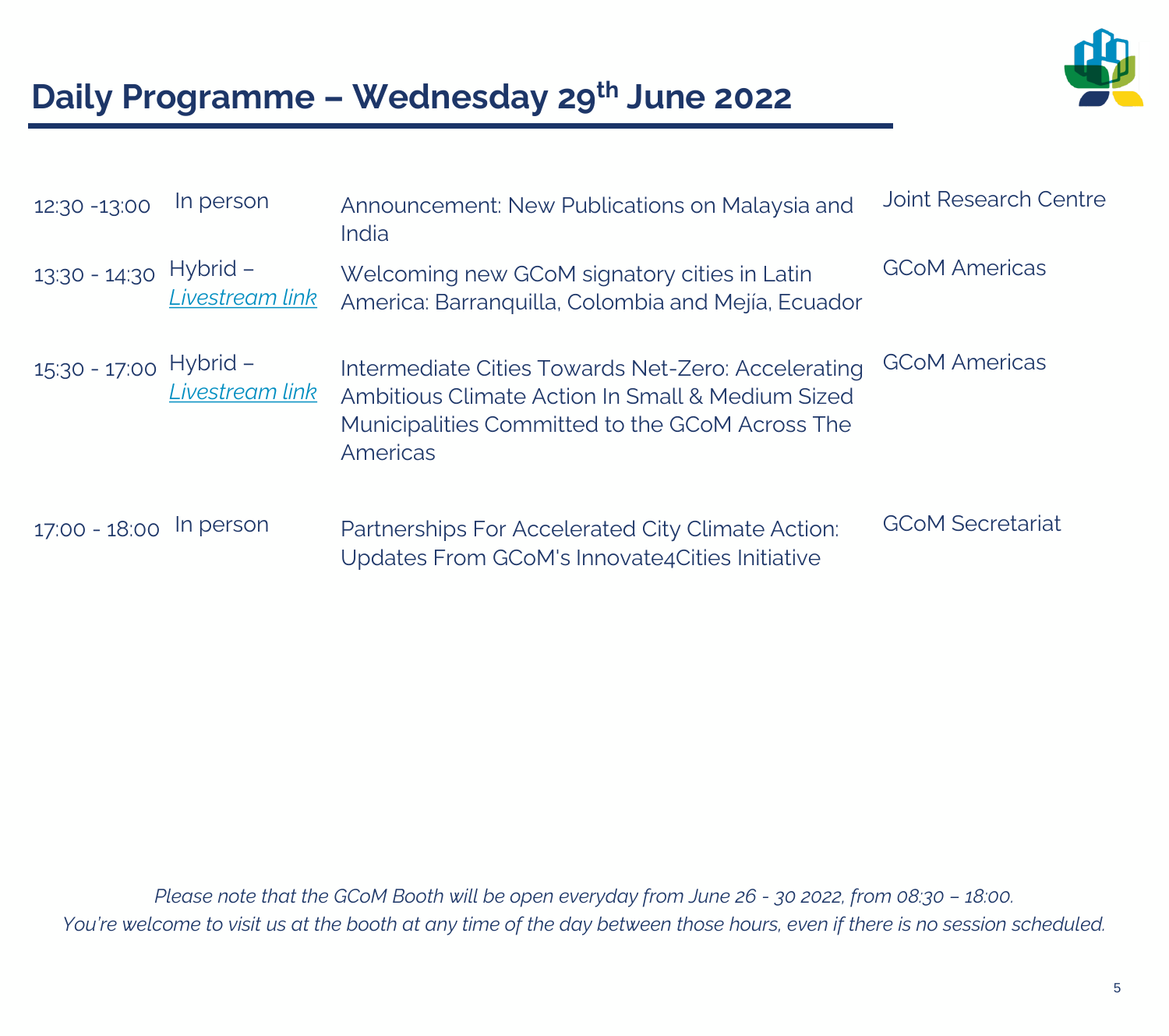

| $10:30 - 11:30$ | In person | Low-Carbon and Climate-Resilient Urban Strategies:<br>Promoting Implementation and Climate Action to<br><b>Translate Ambition into Investment</b> | <b>GCoM Secretariat</b>           |
|-----------------|-----------|---------------------------------------------------------------------------------------------------------------------------------------------------|-----------------------------------|
| $14:00 - 18:00$ | In person | <b>Covenant of Mayors East Workshop</b>                                                                                                           | <b>Covenant of Mayors</b><br>East |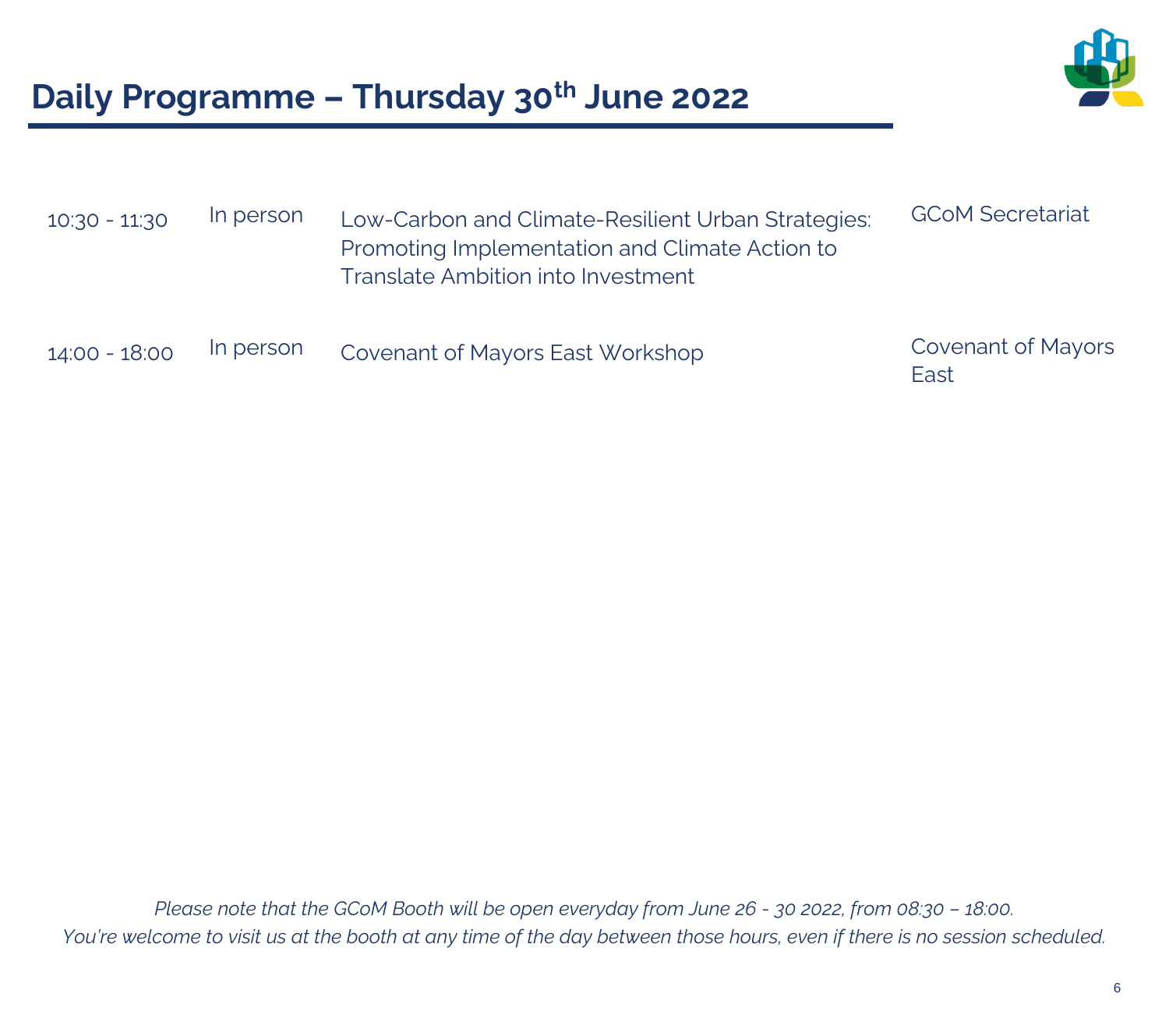

*International Congress Centre (MCK), Plac Sławika i Antalla 1 40-163 Katowice, Poland*